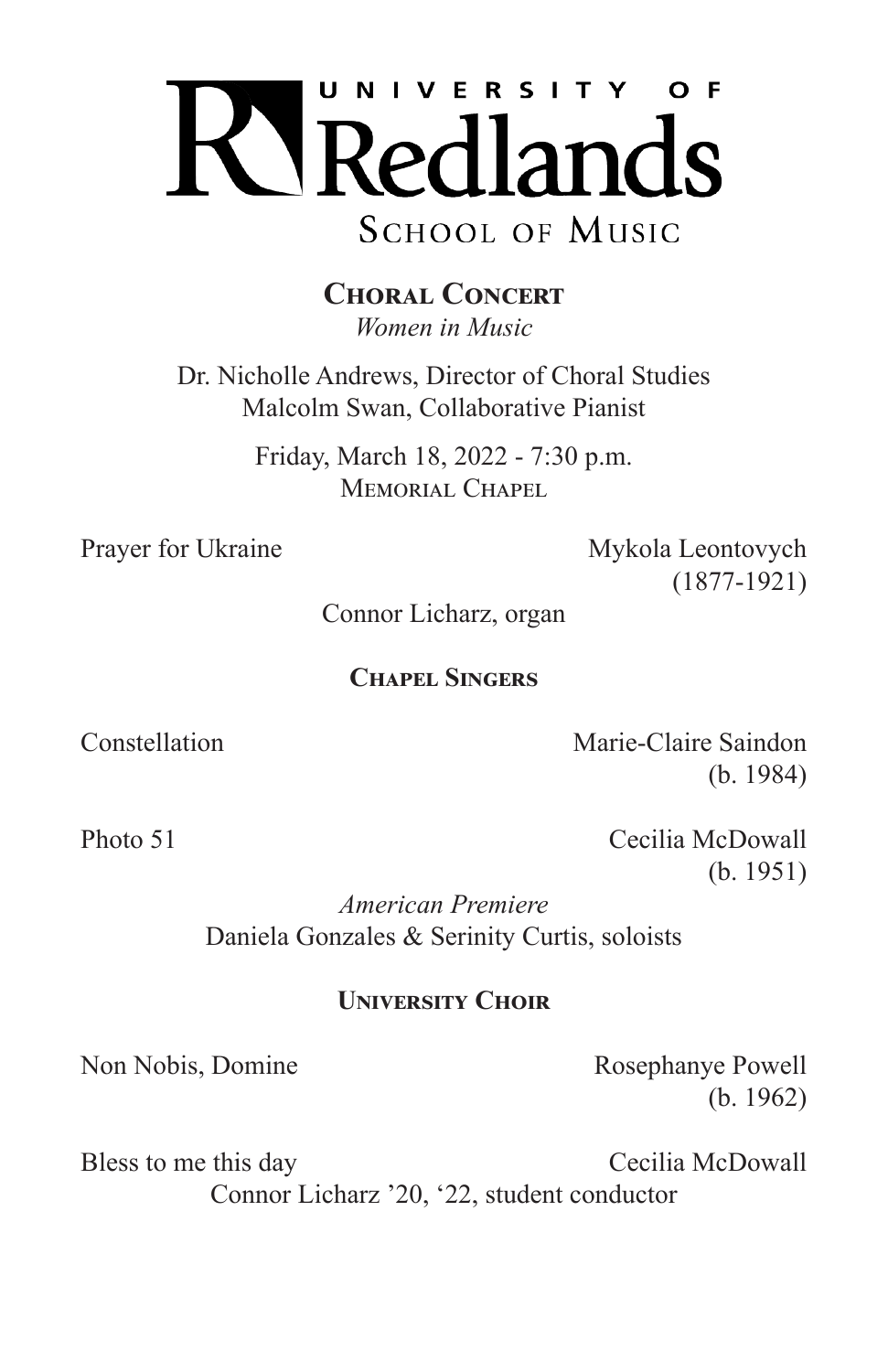## **SSAA Ensemble**

She Walks in Beauty Madeline Schmid '24 (b. 2002)

> *World Premiere* Emily Roper '22, student conductor

## **TTBB Ensemble**

The Word Was God Rosephanye Powell (b. 1962)

Jamison Stevens '22, student conductor

## **University Choir & Chapel Singers**

To the Peak of the Mountain The Katerina Gimon

(b. 1993)

Emily Roper '22, percussion

TaReKiTa **Reena Esmail** (b. 1983)

> Ragini Iyer, professional dancer, choreographer and teacher of Bharatanatyam

Composer Diversity Information Female Composers – 89% Male Composers – 11% BIPOC Composers – 33% LGBTQ+ Composers – 0% Living Composers – 89%

The Institute for Composer Diversity recommends the following: 25-35% works by Living Composers 15-25% - works by composers from underrepresented racial, ethnic or cultural heritages *There should be overlaps between these categories.*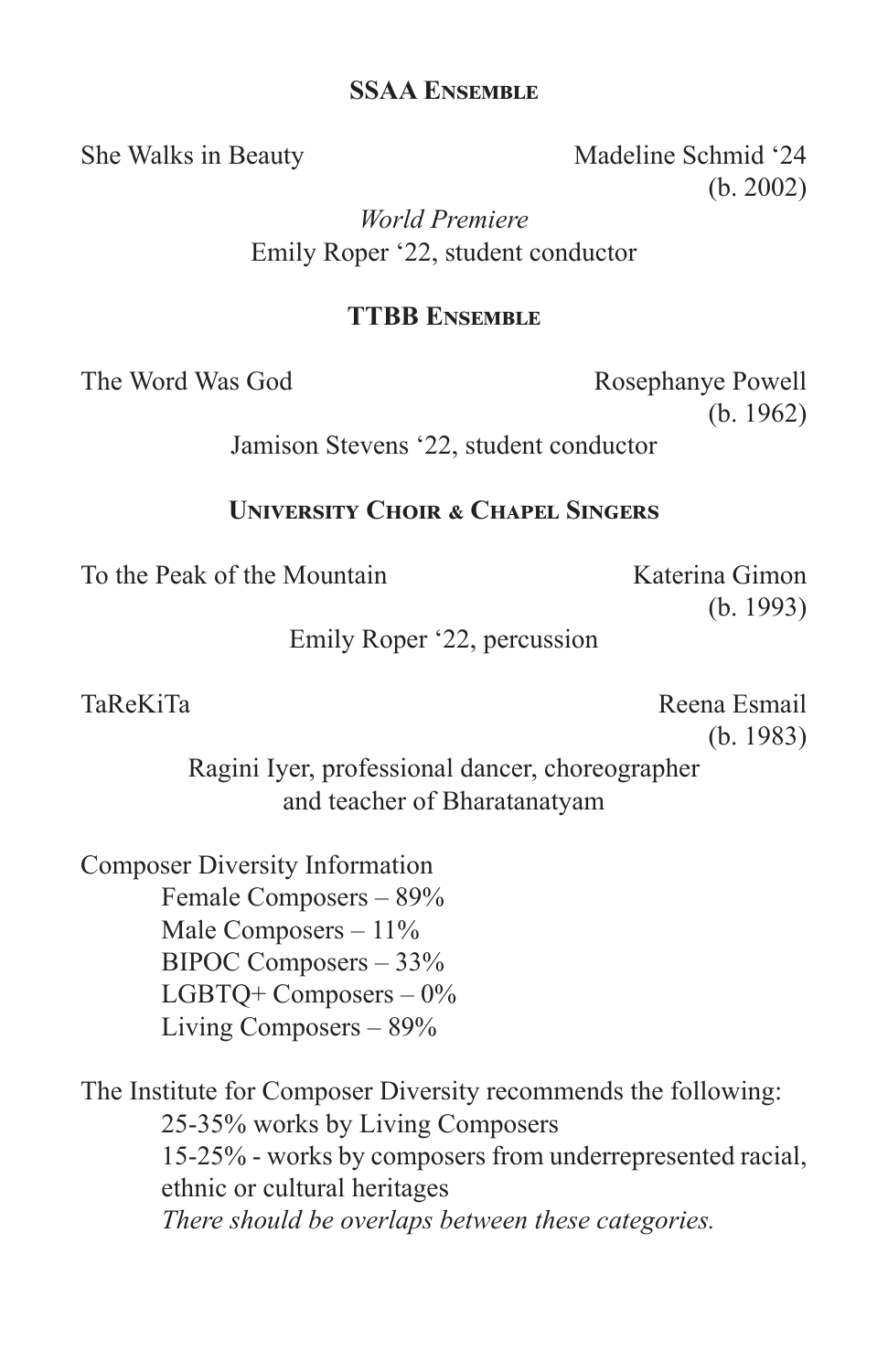# **University of Redlands School of Music Land Acknowledgement**

We are gathered on the land of the Serrano and Cahuilla peoples, and we acknowledge the important contributions of this community, their elders both past and present, as well as future generations. The University of Redlands School of Music is committed to continuing to learn about the land we inhabit, the people who have been displaced from this land, and building community with its original caretakers.

# **Program Notes**

Prayer for Ukraine Mykola Leontovych

Originally written for a children's chorus, this work asking God's blessing on Ukraine was written in 1885. Since then, it became the hymn for the closing service of various Ukrainian churches as well as the country's periodic independence movements.

| Боже великий, єдиний         | Lord, oh the Great and Almighty, |
|------------------------------|----------------------------------|
| Нам Україну храни            | Protect our beloved Ukraine,     |
| Волі і світу промінням       | Bless her with freedom and light |
| Ти її осіни                  | Of your holy rays.               |
|                              | With learning and knowledge      |
| Світлом науки і знання       | enlighten                        |
| Нас, дітей, просвіти         | Us, your children small,         |
| В чистій любові до краю      | In love pure and everlasting     |
| Ти нас, Боже, зрости         | Let us, oh Lord, grow.           |
|                              | We pray, oh Lord Almighty,       |
| Молимось, Боже єдиний        | Protect our beloved Ukraine,     |
| Нам Україну храни            | Grant our people and country     |
| Всі свої ласки й щедроти     | All your kindness and grace.     |
| Ти на люд наш зверни         | Bless us with freedom,           |
|                              | bless us with wisdom,            |
| Дай йому волю, дай йому долю | Guide into kind world,           |
| Дай доброго світу, щастя     | Bless us, oh Lord,               |
| Дай, Боже, народу            | with good fortune                |
| I многая, многая літа        | For ever and evermore.           |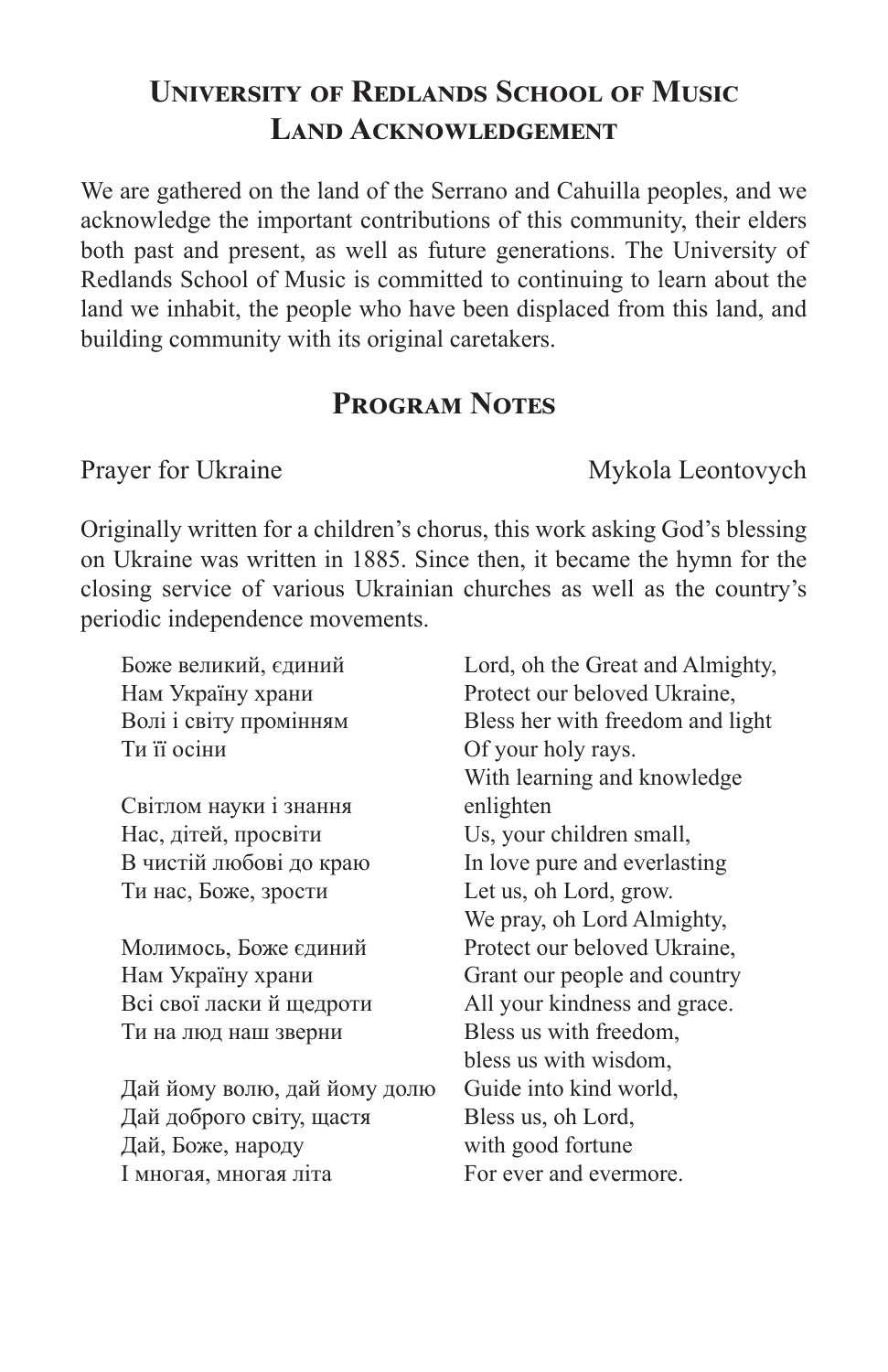An astral dance between two dialoguing choirs and a solo quartet, "Constellation" is a setting of the breathtaking poem by Acadian writer and filmmaker Herménégilde Chiasson. Astral dust, giant spheres, and narrow staircases to the eternity of the universe inspire us to dream of a world where time's grip has loosened its hold. Premiere and commission: Voces Boreales (Institut choral de Montréal), under the direction of Andrew Gray.

Les étoiles d'or… Ah les belles étoiles comme des points lumineux pour clouer le ciel sur les piliers de la nuit… Les étoiles d'or… Ah les belles étoiles qui tournent sur leurs pointes sinistres, enchantement où la poussière navigue sur le tapis magique de la nuit… Les étoiles d'or… Ah les belles étoiles, vous qui pâlissez comme autant de genèses, insoupçonné dans le besoin futile d'être uniques, escalier étroit pour monter dans les ténèbres enivrantes jusqu'aux voûtes de la nuit… Les étoiles d'or, et moi je dors dans le silence de leur voyafe gigantesque, m'inventant des profondeurs où le temps n'a plus de prix et l'ennui plus d'emprise

Golden stars… Ah beautiful stars, shining dots nailing the sky to the night's pillars…

Golden stars…

Ah beautiful stars spinning on their eerie tips, spellbound dust sailing upon the night's enchanted carpet…

Golden stars… Ah beautiful stars, you fade as so many genesis, unsuspected in their vain thirst for uniqueness, narrow staircase climbing through the exhilarating darkness up to the canopies of the night…

Golden stars, and I sleep in the silence of their tremendous journey, devising for myself depths wherein time costs no more and boredom

loses its lure.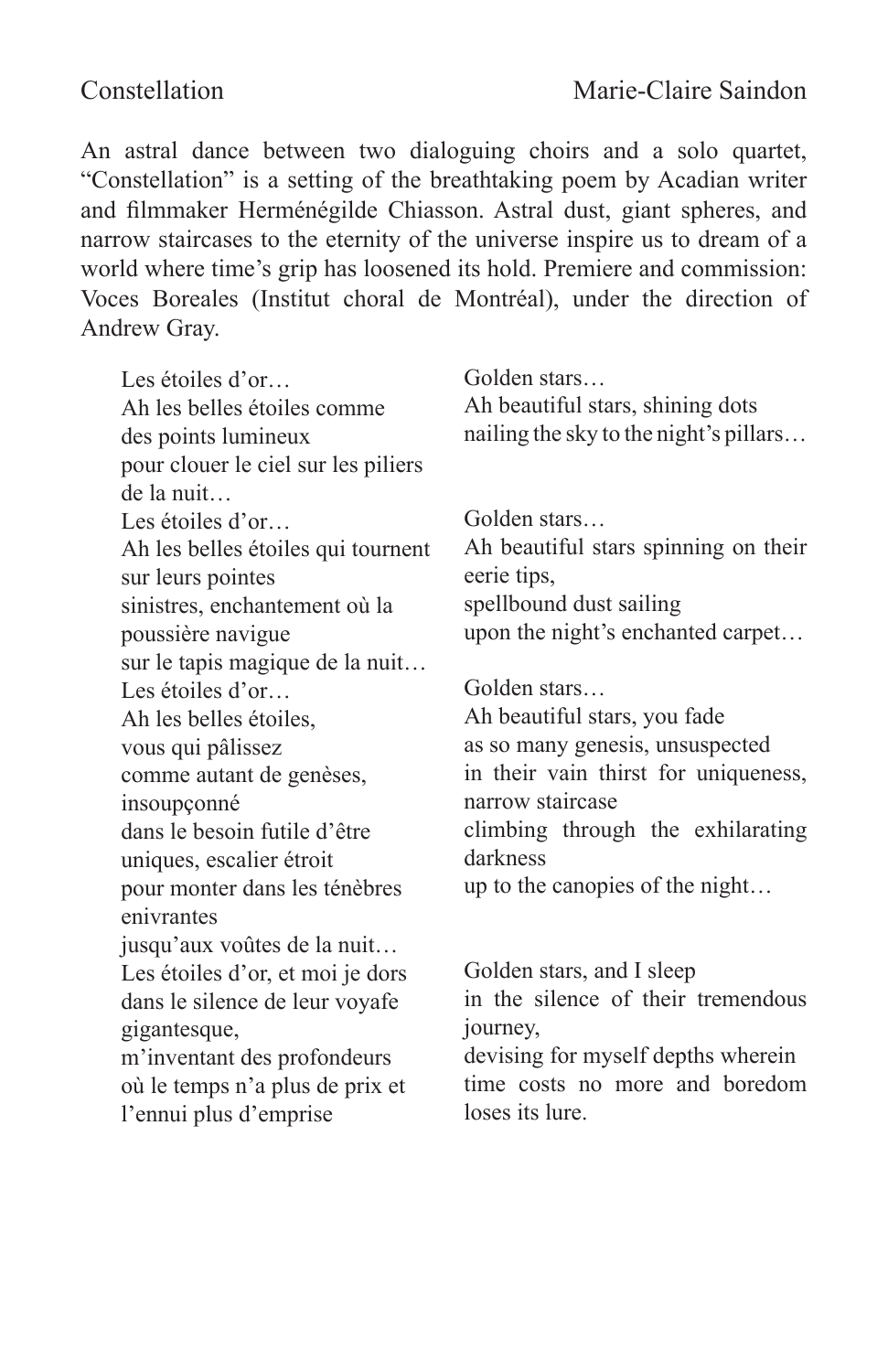"I commissioned the poet and author Seán Street to create a text based on the iconic image (known as Photo 51) taken by Rosalind Franklin, the chemist and crystallographer whose work was central to the understanding of the molecular structures of DNA. "Photo 51" was the critical evidence in identifying the structure of DNA, revealing its double helix structure in the very early fifties. Her work was overlooked when four years after her death, three men, Wilkins, Crick and Watson – were awarded the Nobel Prize for the discovery of DNA, I knew a little about Rosalind Franklin and her remarkable work in this field but have taken this opportunity to discover more about her. This is also the year of her centenary and it seemed fitting to focus on her part in the discovery of DNA at this time. The number 51 has a resonance for me, too, chiming with the year in which I was born. I find it fascinating to think of Rosalind Franklin's remarkable discoveries unfolding in my early years. The idea of the Double Helix plays a part in both the structure of Seán Street's poem and the texture of my a cappella work, *Photo 51*." - Cecelia McDowall, 2020

I

Image of a song on enduring winds, Double Helix – a spiral of two strands printing identity on Time, twining together. Crystal gazing…And she said: Science and life cannot and should not be separated. Science gives a partial explanation of life in so far as it goes… Science and life, A spiral of two strands twining together.

#### II

Images of a song on enduring winds, crystal gazing, a key turned, a door to be opened. And she said: Fact, experience, and experiment in so far as it goes…Science and life… Two strands twining together. Science gives a partial explanation of life in so far as it goes. Science and life as far as they go, as far as both shall go.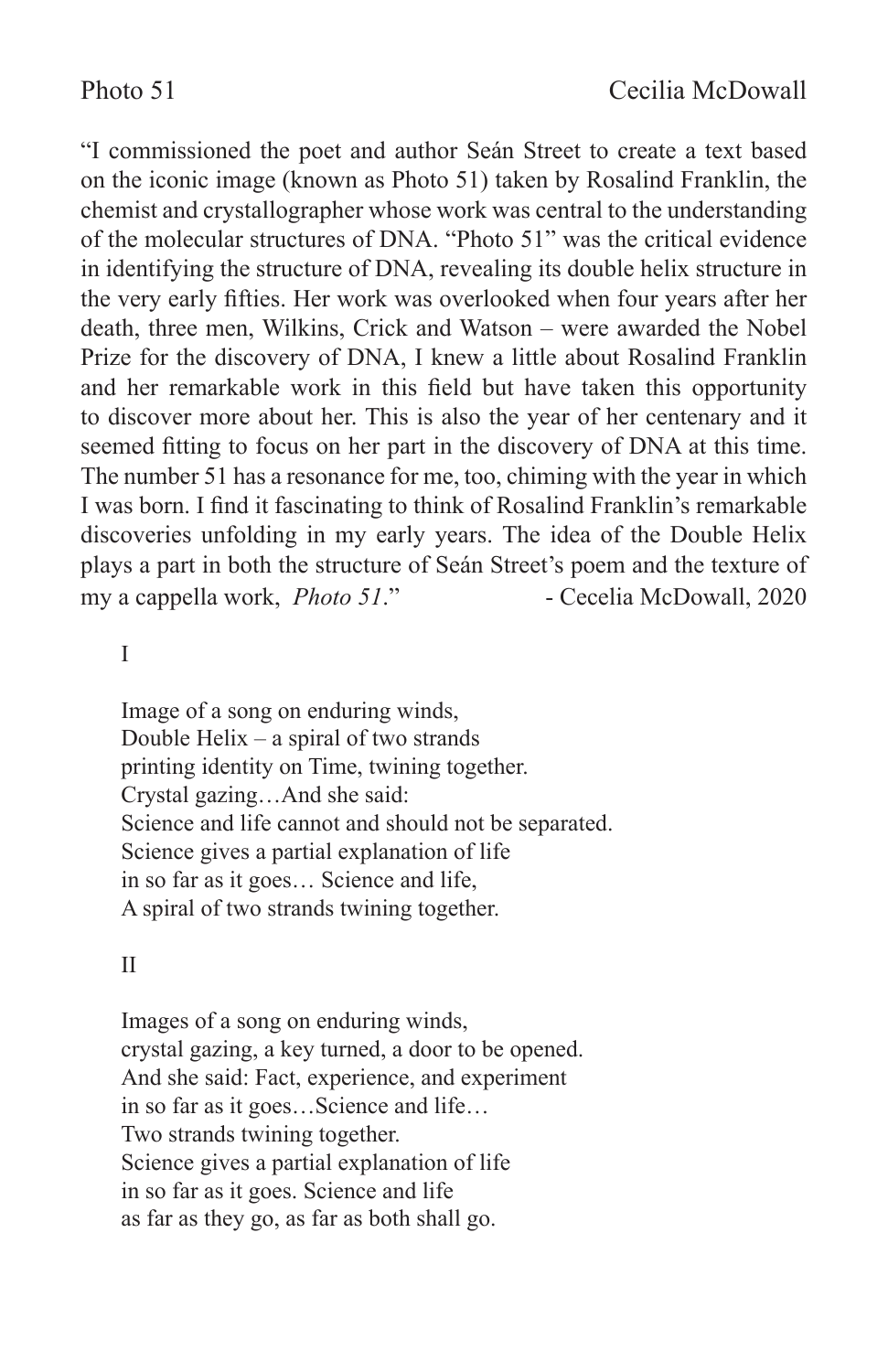Non Nobis, Domine Rosephanye Powell

*Non, Nobis Domine* is an a capella, sacred, Latin, motet. This setting of *Non Nobis Domine* has become one of Rosephanye Powell's most celebrated works. The driving energy and ostinato rhythms are classic elements from Rosephanye's pen.

Non nobis Domine, tuo da gloriam Not for us Lord, we give you Glory Sed nomini tuo da gloria But to Your name we give glory.

Bless to me this day Cecilia McDowall

Commissioned by the BBC for the Scunthorpe Co-operative Choir, Sue Hollingworth, conductor. The sense of prescient optimism is captured in the flowing piano part, while the simplicity of the vocal lines enables the text to be imparted with warmth and sincerity. - Cecelia McDowall

God, bless to me this day, bless to me this night; O bless, thou God of grace, each day and hour of my life.

O bless thou God, each day and hour of my life. God bless the pathway on which I go.

God bless the earth that is beneath my sole, Bless, O God, and give to me they love.

O God of Gods, bless my rest and my repose; Bless O God and give to me Thy love.

She Walks in Beauty Madeline Schmid '24

"Begun in the latter months of 2020 and completed early in the Spring of 2021, *She Walks in Beauty* was my first attempt at setting someone else's text. The poem I selected, written by Lord Byron in 1814, is a love letter, pure and simple. The goal of this setting was to mirror the Romantic nature of the era, of the author's intentions, and the text itself."

- Madeline Schmid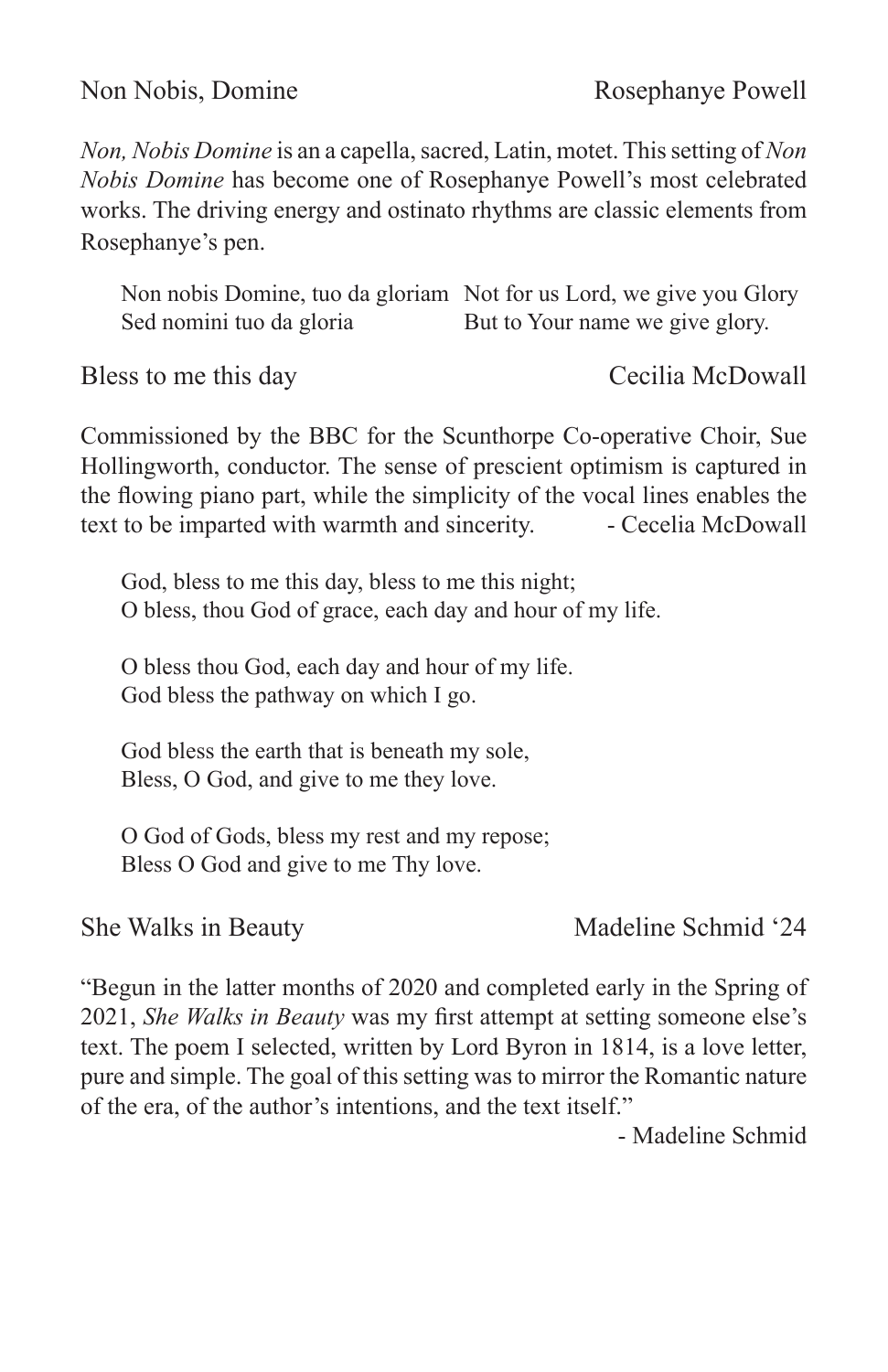She walks in beauty, like the night of cloudless climes and starry skies; and all that's best of dark and bright meet in her aspect and her eyes; thus mellowed to that tender light which heaven to gaudy day denies.

One shade the more, one ray the less, had half impaired the nameless grace which waves in every raven tress, or softly lightens o'er her face; where thoughts serenely sweet express, how pure, how dear their dwelling-place.

And on that cheek, and o'er that brow, so soft, so calm, yet eloquent, the smiles that win, the tints that glow, but tell of days in goodness spent, a mind at peace with all below, a heart whose love is innocent!

## The Word Was God Rosephanye Powell

"The text and the theme of the piece are introduced simply, beginning in unison and growing into homophony. The simplicity represents the "nothingness" that existed before creation. The unison represents the oneness of God and Christ (who is the Word). The homophony represents the distinctness of God and Christ in their roles. All that existed was God and the Word (Christ). All of creation grew out of these two who are one. In the final section, creation is spoken into existence. Here, God is actually at work speaking creation into existence. There are six entrances of the text "In the beginning was the Word" from the lower voice through the upper voice. Each of the six entrances of parts represent one day of creation. (Biblically, God created the world in six days and rested on the seventh.)" - Rosephanye Powell

In the beginning was the Word, and the Word was God. The same was in the beginning with God. All things were made, that have been made. Nothing was made, God has not made. All things were made by God.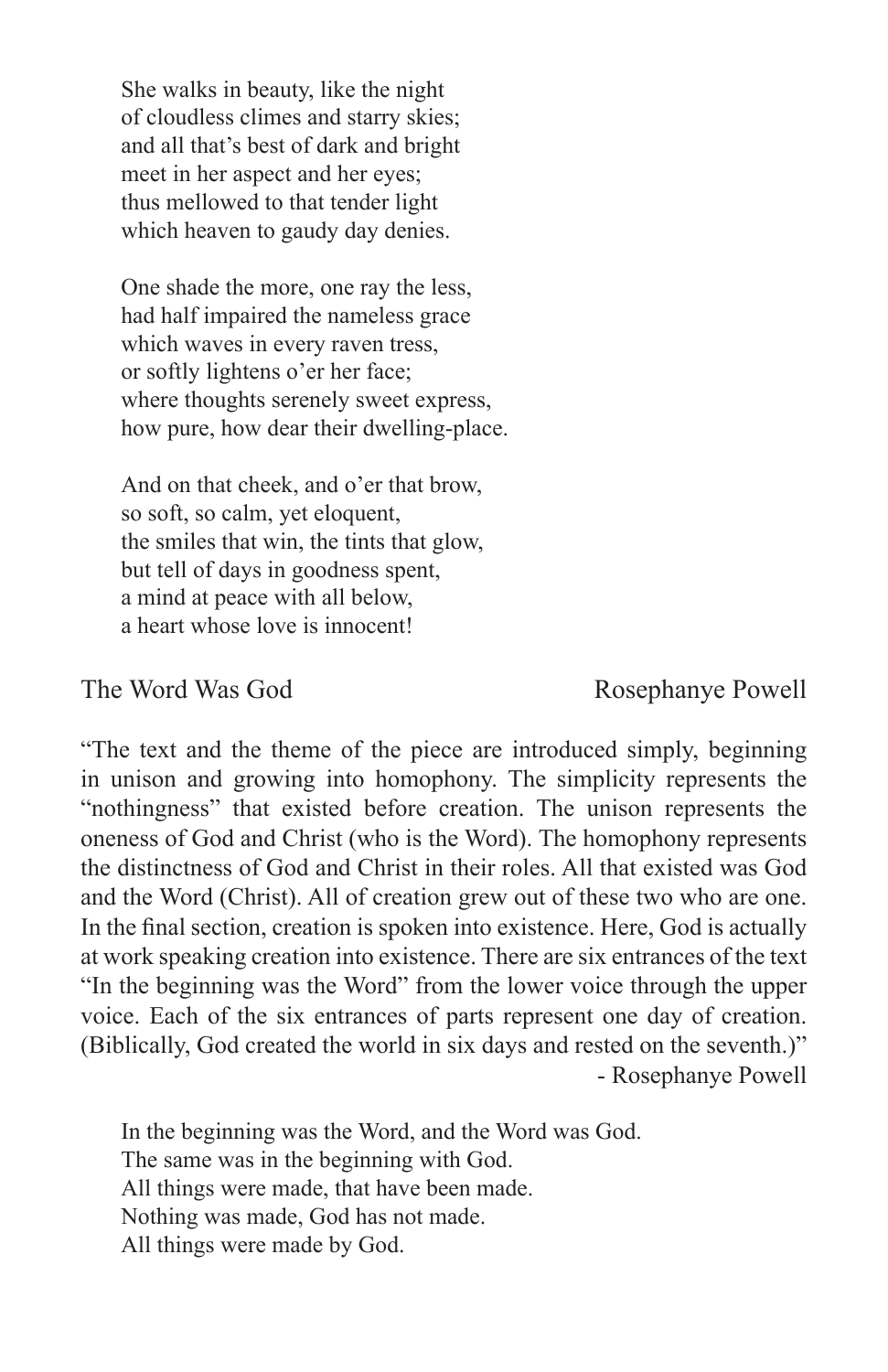## To the Peak of the Mountain Katerina Gimon

*To the Peak of the Mountain* combines folk-like melodies, exploration textures, and driving rhythms to create an anthem about growth and perseverance. Both the music and the text are written by Katerina Gimon. *To the Peak of the Mountain* was commissioned by the University of Montana for the 2019 All-Star Honour Choir Festival. It premiered on January 20, 2019 by the 2019 University of Montana All-Star Honour Choir and Chamber Singers in Dennison Theater (Missoula, Montana, USA).

Come away, away now! To the mountain away. On a path through a forest of endless green where the rivers wind and the cool breeze murmurs memories of long ago,

a hidden song draws you into the dawning as golden light rises above and your feet carry on, carry on with ease as you climb up and onward to the peak of the mountain.

## TaReKiTa **Reena Esmail**

"I wrote *TaReKiTa* as a gift for a choir called Urban Voices Project. They are a choir of people who are currently or have recently experienced homelessness on Skid Row in Los Angeles. They are so dear to me, and one day I just decided to teach them about Indian rhythm. They enjoyed the lesson so much that I wanted to write them a piece that would use what I had taught them. The result was *TaReKiTa* – I literally wrote it in an hour, just in a single moment of inspiration, and recorded myself singing all the parts for them to learn. It has since become a staple of their repertoire, but it's also been sung by so many choirs around the world. There is just something about the piece, perhaps borne out of my love for this choir, that just seems to resonate with people.

Practically speaking, this piece is based on sounds the Indian drum, the tabla, makes, called "bols" — they are onomatopoeic sounds that imitate the sound of the drum. The result is something like a scat would be in jazz – ecstatic, energetic, rhythmic music that feels good on the tongue."

- Reena Esmail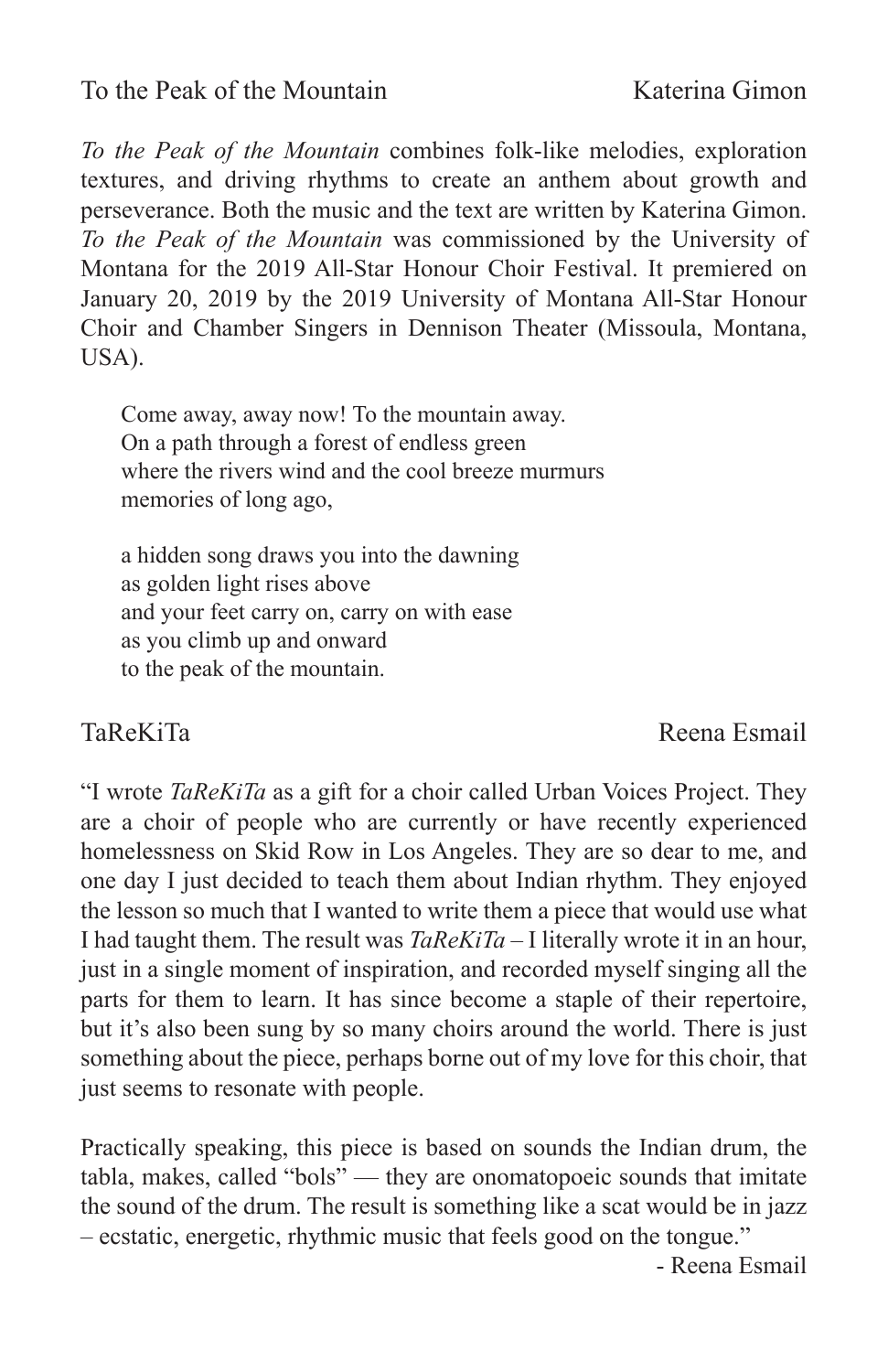# **Chapel Singers**

Dr. Nicholle Andrews, director

#### **Soprano**

Bailey Cabrera '24 Serinity Curtis '24 Salima Gangani '23 Daniela Gonzales '23 Emma Greig '23 Ray Kutcher '23 Stephanie Zavala '23

## **Alto**

Jillian Axel '23 Sasha Boyarski '23 Hanako Duffie '23 Camryn Master '25 Macy Ritchie '24 Maddie Schmid '24

## **Tenor**

Nicholas Ahmet '24 Christopher Figueroa '23 Russell Jue '24 Jackson Keene '22 Armando Reyes '23 Christopher Schnalzer '23

## **Bass**

Timothy Cunningham '22 Anthony Lauro '22 Connor Licharz '19, '22 Timothy Ruzon '25 Jamison Stevens '22 Sam Zatz-Watkins '23

## **University Choir**

Dr. Nicholle Andrews, director

#### **Soprano**

Lillian Abild '25 Rosemarie Averette '23 Brooke Braden '25 Victoria Ann Caballero '24 Anna Caplan '19, '21 Jehsica Castle '25 Jenelle Dorotta '22 Erin Hess '25 Ashley Morales '25 Halie Moses '24 Alex Muyshondt '24 Crystal Raghunanan '24 Kayla Rio '24 Emily Roper '22 Charlene Sangalang '23 Mei Shiomi '25

Bella Solomon '25 Gilly Wolf '23 Alexa Velazco '25

## **Alto**

Kira Aguilera '25 Emily Dominguez '25 Hayley Fincher '23 Charlotte Ford '25 Sock Kwo '25 Emma Lindeman '25 Nicole Martin '23 Gianna Pitesky '22 Amelia Rees '25 Emma Sandbothe '25 Mena Williams '25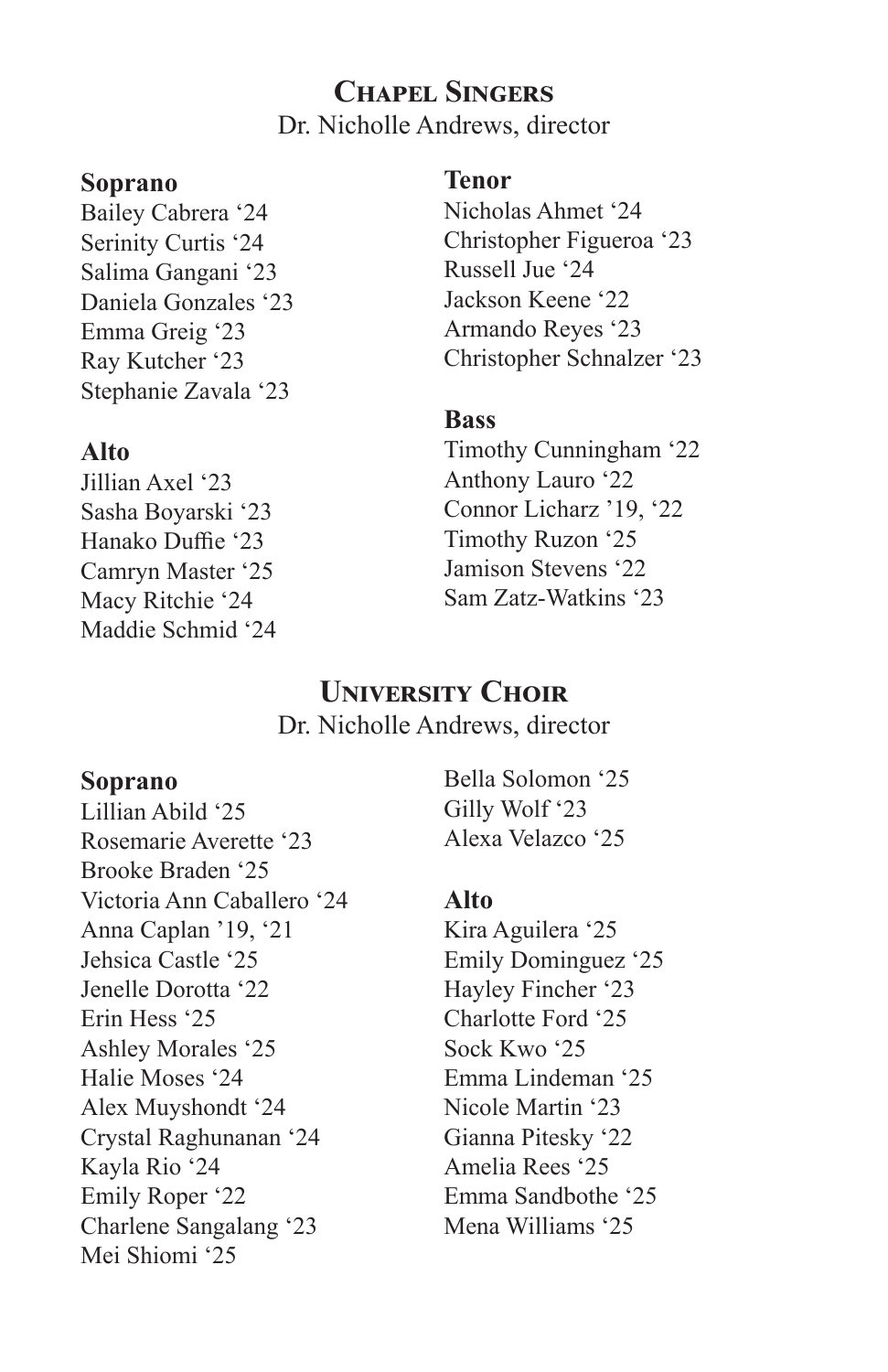#### **Tenor**

Bella Calhoun '23 Amber Dulebohn '25 William Gibson '25 Lillian Guthrie '25 Allison Kobayashi '25 Jair Lopez '23 Zachary Martin '25 Samantha Pham '25 Gabriel Quintero '23 William Torres '23

#### **Bass**

James Dong '25 Andrew Espinosa '25 Ernest Lopez '25 Michael Medina-Castillo '23 Michael Staff '23

## **SSAA Ensemble**

Dr. Nicholle Andrews, director

## **Soprano 1**

Lillian Abild '25 Kira Aguilera '25 Rosemarie Averette '23 Serinity Curtis '24 Jenelle Dorotta '22 Halie Moses '24 Salima Gangani '23 Daniela Gonzalez '23 Ray Kutcher '23 Alex Muyshondt '24 Crystal Raghunanan '24 Charlene Sangalang '23

## **Soprano 2**

Brooke Braden '25 Bailey Cabrera '24 Anna Caplan '19, '21 Jehsica Castle '25 Amber Dulebohn '25 Emma Greig '23 Erin Hess '25 Ashley Morales '25 Kayla Rio '24 Mei Shiomi '25 Bella Solomon '25

Gilly Wolf '23 Alexa Velazco '25 Stephanie Zavala '23

## **Alto 1**

Jillian Axel '23 Sasha Boyarski '23 Hanako Duffie '23 Lillian Guthrie '25 Sock Kwo '25 Nicole Martin '23 Camryn Master '25 Emma Sandbothe '25

## **Alto 2**

Emily Dominguez '25 Charlotte Ford '25 Gianna Pitesky '22 Amelia Rees '25 Macy Ritchie '24 Maddie Schmid '24 Mena Williams '25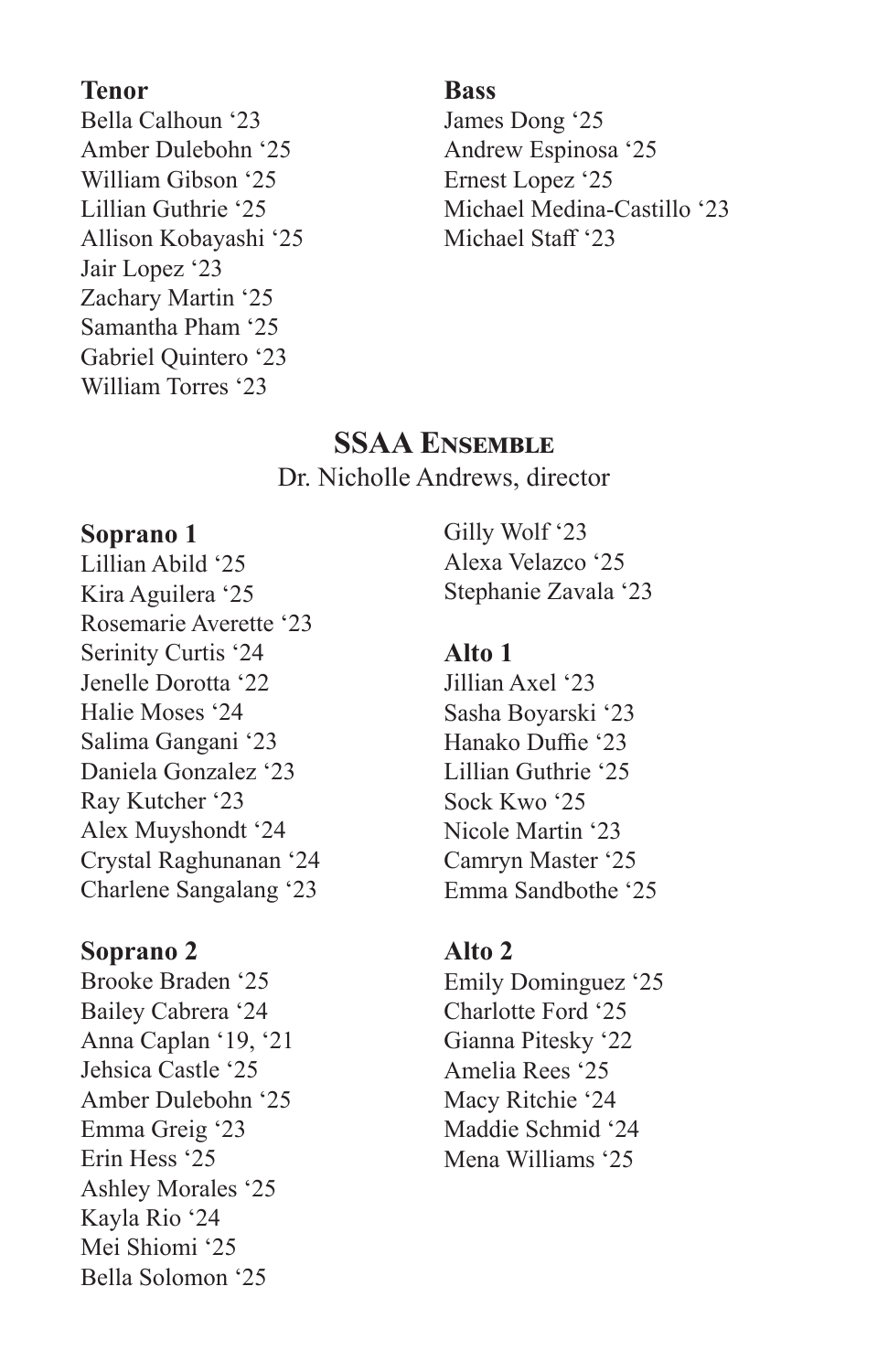## **TTBB Ensemble**

Dr. Nicholle Andrews, director

## **Tenor 1**

Bella Calhoun '23 Amber Dulebohn '25 Lillian Guthrie '25 Russell Jue '24 Allison Kobayashi '25 Jair Lopez '23 Samantha Pham '25 Gabriel Quintero '23 Armando Reyes '23 Maddie Schmid '24 Christopher Schnalzer '23

## **Tenor 2**

Nicholas Ahmet '24 Christopher Figueroa '23 William Gibson '25 Jackson Keene '22 Zachary Martin '25

#### **Bass 1**

Timothy Cunningham '22 James Dong '25 Andrew Espinosa '25 Ernest Lopez '25 Michael Medina-Castillo '23 Timothy Ruzon '25 Jamison Stevens '22

## **Bass 2**

Anthony Lauro '22 Connor Licharz '19, '22 Michael Staff '23 Sam Zatz-Watkins '23

Choral Graduate Assistants: Ashley Petrie & Sarah Rodnick

# **Upcoming School of Music Special Events**

## **2022 President's Honor Recital**

Sunday, March 20, 2022 at 4 p.m. Memorial Chapel

> Seven winning students will perform on Sunday afternoon, March 20th in the prestigious President's Honor Recital at the University of Redlands. This special event will take place at 4:00 p.m. in Memorial Chapel, on the University of Redlands campus. Admission is free and the recital is open to the public. \*\*\*